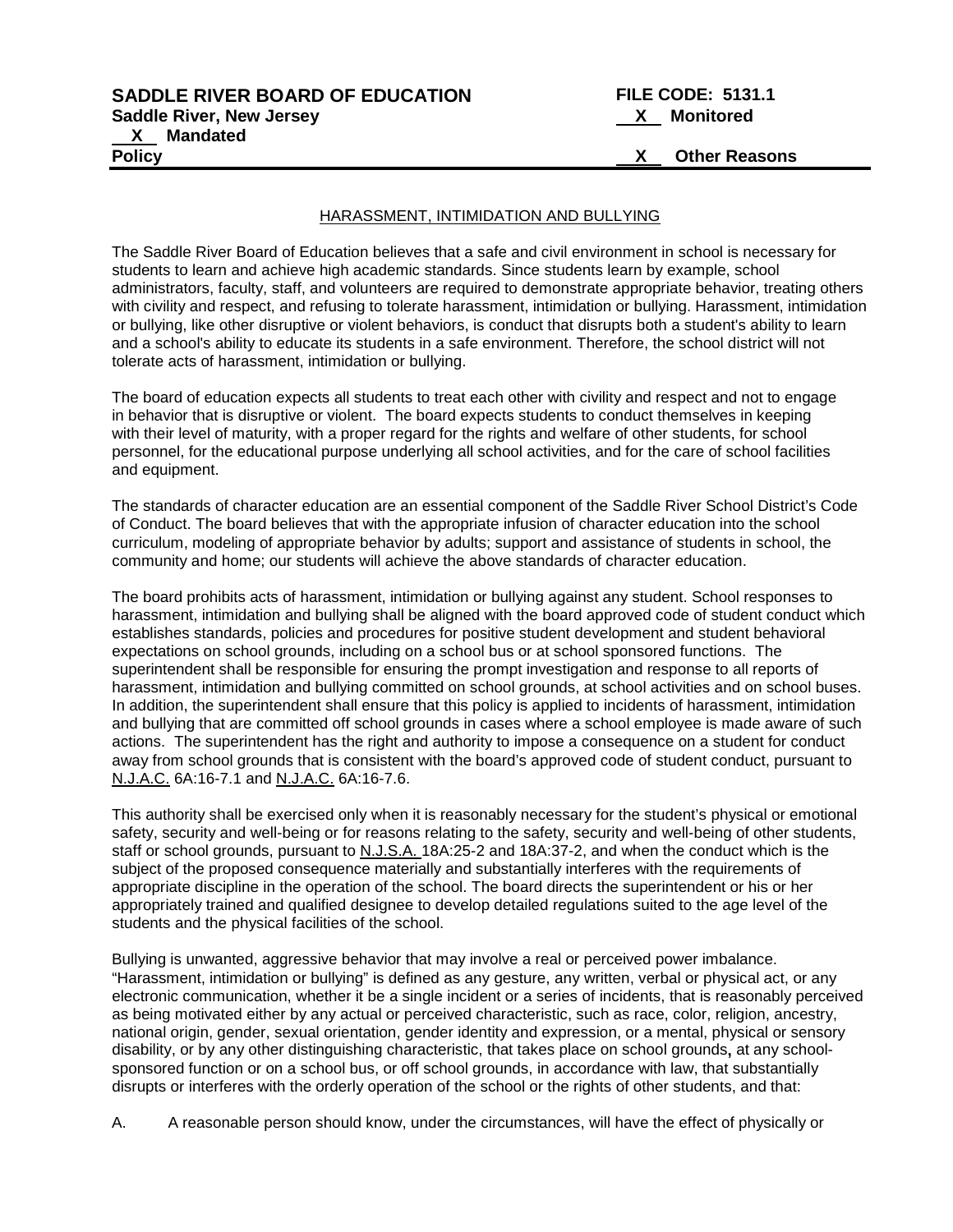emotionally harming a student or damaging the student's property, or placing a student in reasonable fear of physical or emotional harm to his/her person or damage to his/her property; or

B. Has the effect of insulting or demeaning any student or group of students; or

C. Creates a hostile educational environment for the student by interfering with the student's education or by severely or pervasively causing physical or emotional harm to the student.

"Electronic communication" means a communication that is transmitted by means of an electronic device, including, but not limited to a telephone, cellular phone, computer, or pager.

### Consequences and Remedial Measures for Acts of Harassment, Intimidation or Bullying

### **Students**

Consequences and remedial measures for a student who commits an act of harassment, intimidation or bullying shall be varied and graded according to the nature of the behavior; the nature of the student's disability, if any and to the extent relevant; the developmental age of the student and the student's history of problem behaviors and performance. Consequences shall be consistent with the board approved code of student conduct and N.J.A.C. 6A:16-7. Consequences and remedial measures shall be designed to:

A. Correct the problem behavior;

- B. Prevent another occurrence of the problem;
- C. Protect and provide support for the victim of the act; and

D. Take corrective action for documented systemic problems related to harassment, intimidation or bullying.

Consequences and appropriate remedial actions for a student who commits an act of harassment, intimidation or bullying may range from positive behavioral interventions up to and including short and longterm suspension or expulsion, as permitted by law. The consequences and remedial measures may include, but are not limited to:

# A. Consequences

- 1. Admonishment;
- 2. Temporary removal from the classroom;
- 3. Deprivation of privileges;
- 4. Classroom or administrative detention;
- 5. Referral to disciplinarian;
- 6. In-school suspension during the school week or the weekend;
- 7. After-school programs;
- 8. Out-of-school suspension (short-term or long-term);
- 9. Legal action; and
- 10. Expulsion.
- B. Remedial Measures
- 1. Personal
- a. Restitution and restoration;
- b. Mediation;
- c. Peer support group;
- d. Recommendations of a student behavior or ethics council;
- e. Corrective instruction or other relevant learning or service experience;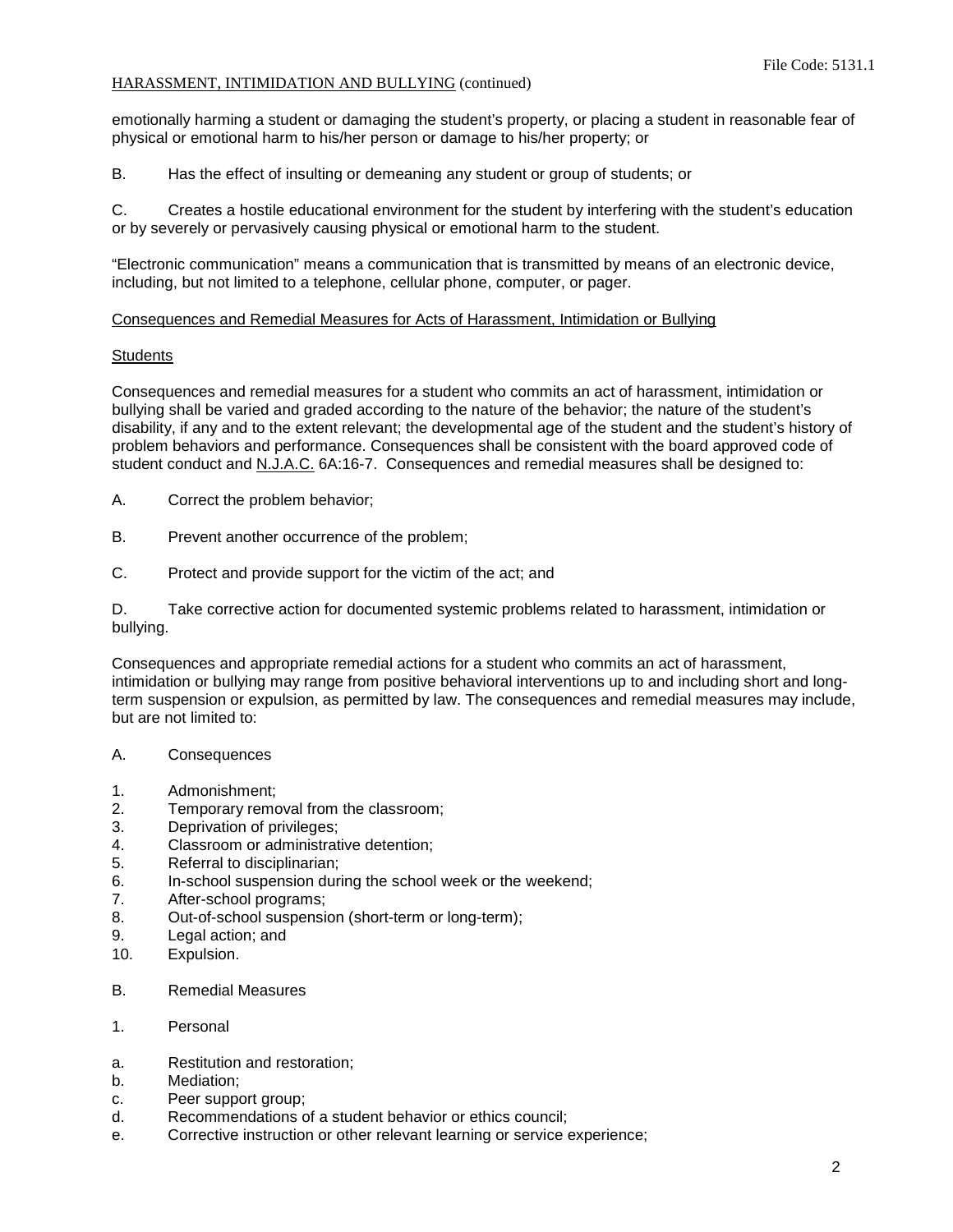- f. Supportive student interventions, including participation of the intervention and referral services team;
- g. Behavioral assessment or evaluation, including, but not limited to, a referral to the child study team,

as appropriate;

- h. Behavioral management plan, with benchmarks that are closely monitored;
- i. Assignment of leadership responsibilities (e.g., hallway or bus monitor);
- j. Involvement of school disciplinarian;
- k. Student counseling;
- l. Parent conferences;<br>m. Student treatment: o
- Student treatment; or
- n. Student therapy.
- 2. Environmental (Classroom, School Building or School District)

a. School and community surveys or other strategies for determining the conditions contributing to harassment, intimidation or bullying;

- b. School culture change;
- c. School climate improvement;
- d. Adoption of research-based, systemic bullying prevention programs;
- e. School policy and procedures revisions;
- f. Modifications of schedules;
- g. Adjustments in hallway traffic;
- h. Modifications in student routes or patterns traveling to and from school;
- i. Supervision of students before and after school, including school transportation;
- j. Targeted use of monitors (e.g., hallway, cafeteria, locker room, playground, school perimeter, bus);
- k. Teacher aides;
- l. Small or large group presentations for fully addressing the behaviors and the responses to the behaviors;
- m. General professional development programs for certificated and non-certificated staff;
- n. Professional development plans for involved staff;
- o. Disciplinary action for school staff who contributed to the problem;
- p. Supportive institutional interventions, including participation of the intervention and referral services team;
- q. Parent conferences;
- r. Family counseling;
- s. Involvement of parent-teacher organizations;

Classified students are subject to the same disciplinary procedures as nondisabled students and may be disciplined in accordance with their IEP. However, before disciplining a classified student, it must be determined that:

- A. The student's behavior is not primarily caused by his/her educational disability;
- B. The program that is being provided meets the student's needs.

## **Staff**

Consequences and appropriate remedial actions for any staff member who commits an act of harassment, intimidation or bullying may range from positive behavioral interventions up to disciplinary charges which could result in suspension or termination. The consequences and remedial measures may include, but are not limited to:

## A. Consequences

- 1. Admonishment;
- 2. Temporary removal from the classroom;
- 3. Deprivation of privileges;
- 4. Referral to disciplinarian;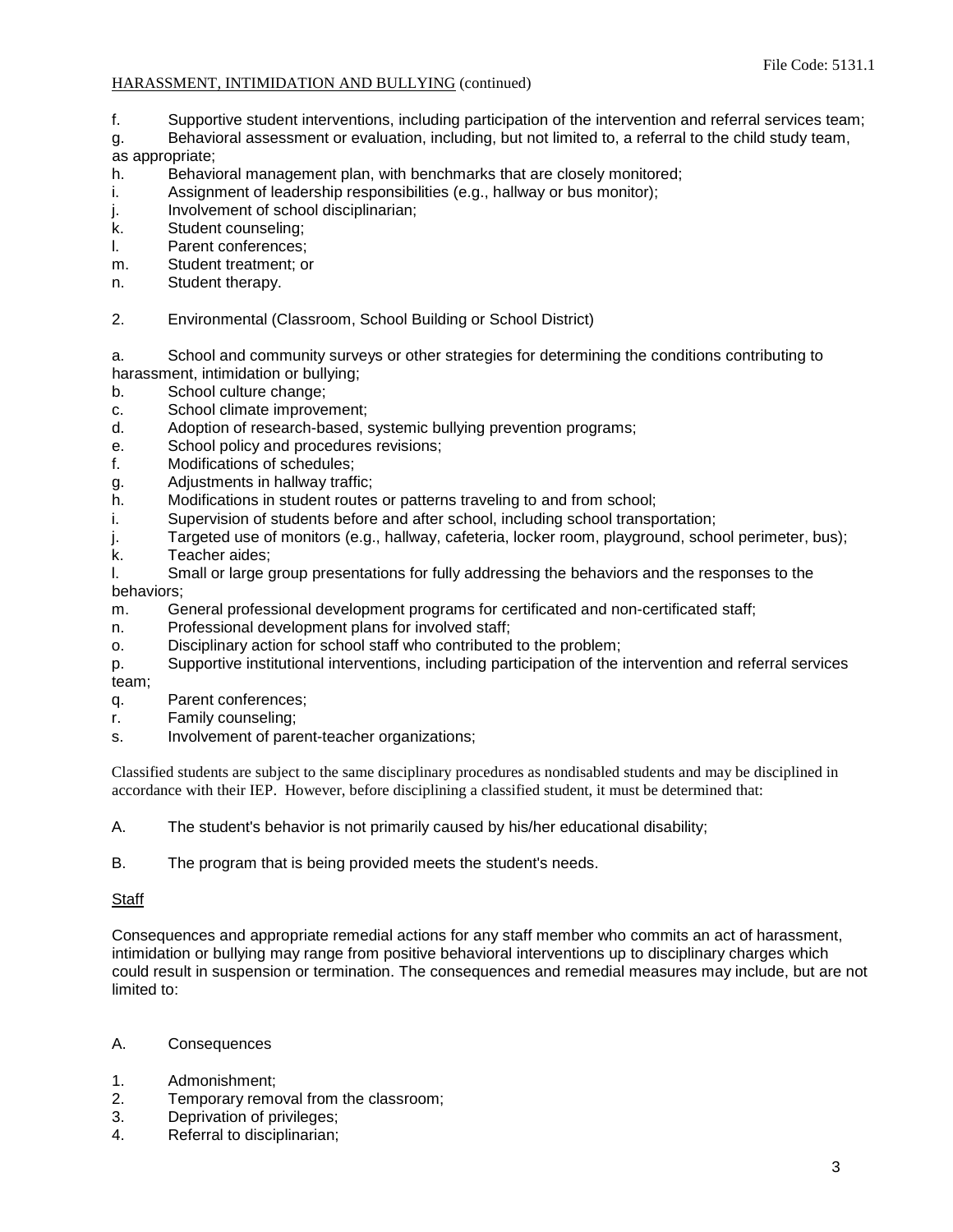- 5. Withholding of Increment
- 6. Suspension;
- 7. Legal action; and
- 8. Termination
- B. Remedial Measures
- 1. Personal
- a. Restitution and restoration;
- b. Mediation;
- c. Support group;
- d. Recommendations of behavior or ethics council;
- e. Corrective action plan;
- f. Behavioral assessment or evaluation;
- g. Behavioral management plan, with benchmarks that are closely monitored;
- h. Involvement of school disciplinarian;
- i. Counseling;
- j. Conferences;
- k. Treatment; or
- l. Therapy.
- 2. Environmental (Classroom, School Building or School District)

a. School and community surveys or other strategies for determining the conditions contributing to harassment, intimidation or bullying;

- b. School culture change;
- c. School climate improvement;
- d. Adoption of research-based, systemic bullying prevention programs;
- e. School policy and procedures revisions;
- f. Modifications of schedules;
- g. Supervision;

h. Small or large group presentations for fully addressing the behaviors and the responses to the behaviors;

- i. General professional development programs for certificated and non-certificated staff;
- j. Professional development plans for involved staff;
- k. Disciplinary action;
- l. Supportive institutional interventions, including participation of the intervention and referral services team;
- m. Conferences;
- n. Counseling;

# Reporting Harassment, Intimidation and Bullying Behavior

The superintendent, principal and/or their designee shall be responsible for receiving complaints alleging violations of this policy.

The board shall allow reports to be anonymous, but no formal disciplinary action shall be based solely on an anonymous report. Any school employee, board member, contracted service provider, student, visitor or volunteer who has witnessed, or has reliable information that a student has been subject to harassment, intimidation or bullying, must report the incident to the building principal or his/her designee.

The following procedures shall apply to the reporting of incidents of harassment, intimidation and bullying:

A. All acts of harassment, intimidation, or bullying shall be reported verbally to the school principal on the same day when the school employee or contracted service provider witnessed or received reliable information regarding any such incident;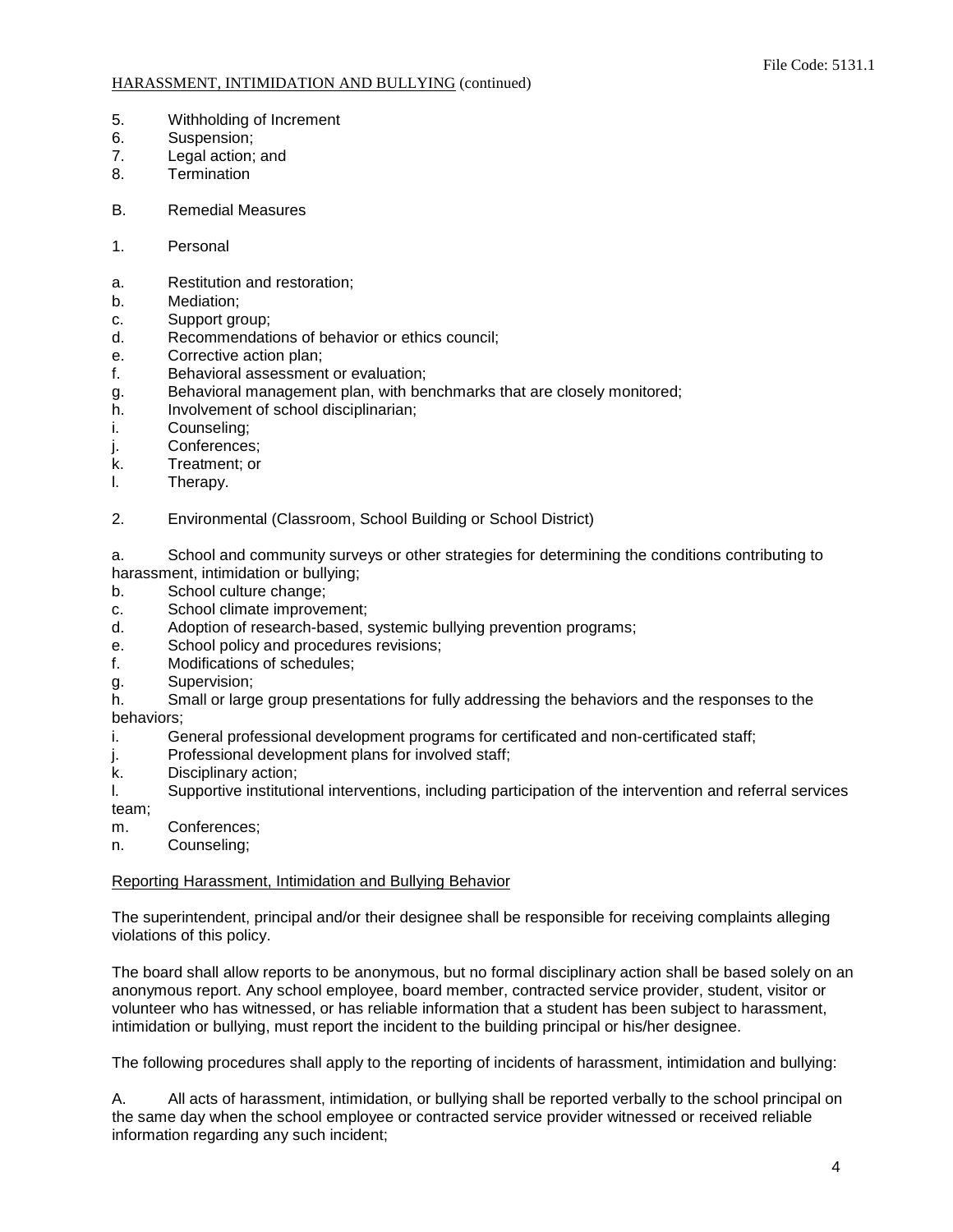B. The principal shall inform the parents or guardians of all students involved in the alleged incident, and may discuss, as appropriate, the availability of counseling and other intervention services; and

C. All acts of harassment, intimidation, or bullying shall be reported in writing to the school principal within two school days of when the school employee or contracted service provider witnessed or received reliable information that a student had been subject to harassment, intimidation, or bullying.

A board member, school employee, contracted service provider, student or volunteer who has witnessed, or has reliable information that a student has been subject to, harassment, intimidation or bullying shall report the incident to the building principal and any appropriate school official, or to any school administrator or safe schools resource officer, who shall immediately initiate the school district's procedures concerning school bullying.

A board member or a school employee who promptly reports an incident of harassment, intimidation or bullying, to the appropriate school official designated by the school district's policy, or to any school administrator or safe schools resource officer, and who makes this report in compliance with the procedures in this policy, shall be immune from a cause of action for damages arising from any failure to remedy the reported incident.

A school administrator who receives a report of harassment, intimidation, or bullying from a district employee, and fails to initiate or conduct an investigation, or who should have known of an incident of harassment, intimidation, or bullying and fails to take sufficient action to minimize or eliminate the harassment, intimidation, or bullying, may be subject to disciplinary action.

The school administrator shall take into account the circumstances of the incident when providing notification to parents and guardians of all students involved in the reported harassment, intimidation, or bullying incident. The circumstances of the incident shall be considered conveying the nature of the incident, including the actual or perceived protected category motivating the alleged offense.

## District Anti-Bullying Coordinator

The superintendent shall appoint a district anti-bullying coordinator. The superintendent shall make every effort to appoint an employee of the school district to this position. The district anti-bullying coordinator shall:

A. Be responsible for coordinating and strengthening the school district's policies to prevent, identify, and address harassment, intimidation, and bullying of students;

B. Collaborate with school anti-bullying specialist in the district, the board of education, and the superintendent to prevent, identify, and respond to harassment, intimidation, and bullying of students in the district;

C. Provide data, in collaboration with the superintendent, to the Department of Education regarding harassment, intimidation, and bullying of students; and

D. Execute such other duties related to school harassment, intimidation, and bullying as requested by the superintendent.

The district anti-bullying coordinator shall meet at least twice a school year with the school anti-bullying specialist in the district to discuss and strengthen procedures and policies to prevent, identify, and address harassment, intimidation, and bullying in the district.

#### School Anti-Bullying Specialist

The principal shall appoint a school anti-bullying specialist. When a school guidance counselor, school psychologist, or another individual similarly trained is currently employed in the school, the principal shall appoint that individual to be the school anti-bullying specialist. If no individual meeting these criteria is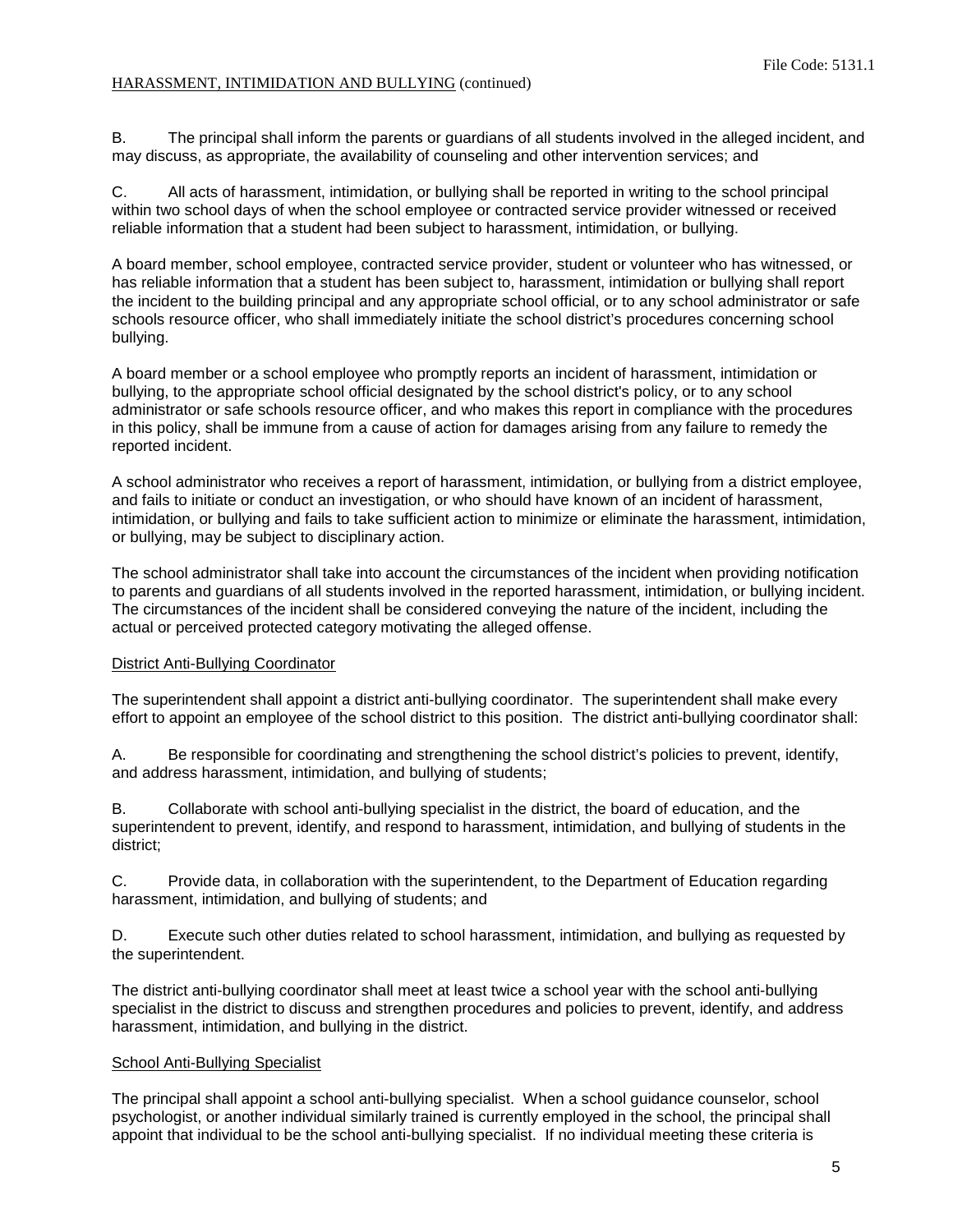currently employed in the school, the principal shall appoint a school anti-bullying specialist from currently employed school personnel. The school anti-bullying specialist shall:

A. Chair the school safety/school climate team;

B. Lead the investigation of incidents of harassment, intimidation, and bullying in the school; and

C. Act as the primary school official responsible for preventing, identifying, and addressing incidents of harassment, intimidation, and bullying in the school.

## School Safety/School Climate Team

The district shall form a school safety/school climate team to develop, foster, and maintain a positive school climate by focusing on the on-going, systemic process and practices in the school and to address school climate issues such as harassment, intimidation, or bullying. The school safety/school climate team shall meet at least two times per school year.

The school safety/school climate team shall be appointed by the principal and consist of the principal or his or her designee who, if possible, shall be a senior administrator; a teacher in the school; the school anti-bullying specialist; a parent of a student in the school; and other members to be determined by the principal. The school anti-bullying specialist shall serve as the chair of the school safety/school climate team.

The school safety/school climate team shall:

A. Receive any complaints of harassment, intimidation, or bullying of students that have been reported to the principal;

B. Receive copies of any report prepared after an investigation of an incident of harassment, intimidation, or bullying;

C. Identify and address patterns of harassment, intimidation, or bullying of students in the school;

D. Review and strengthen school climate and the policies of the school in order to prevent and address harassment, intimidation, or bullying of students;

E. Educate the community, including students, teachers, administrative staff, and parents, to prevent and address harassment, intimidation, or bullying of students;

F. Participate in the training required pursuant to the provisions of (N.J.S.A.18A:37-13 et seq.) and other training which the principal or the district anti-bullying coordinator may request;

G. Collaborate with the district anti-bullying coordinator in the collection of district-wide data and in the development of district policies to prevent and address harassment, intimidation, or bullying of students; and

H. Execute such other duties related to harassment, intimidation, and bullying as requested by the principal or district anti-bullying coordinator.

A parent shall be on the school safety/school climate team only in regard to general school climate issues and shall not participate in activities that may compromise a student's confidentiality. Other members of the school safety/school climate team who are not authorized to access student records (see board policy 5125 Student Records) shall be on the team only in regard to general school climate issues and shall not participate in activities that may compromise a student's confidentiality.

## Investigating Reported Harassment, Intimidation and Bullying

All reported incidents of harassment, intimidation and bullying shall be investigated promptly and in accordance with law and the following procedures: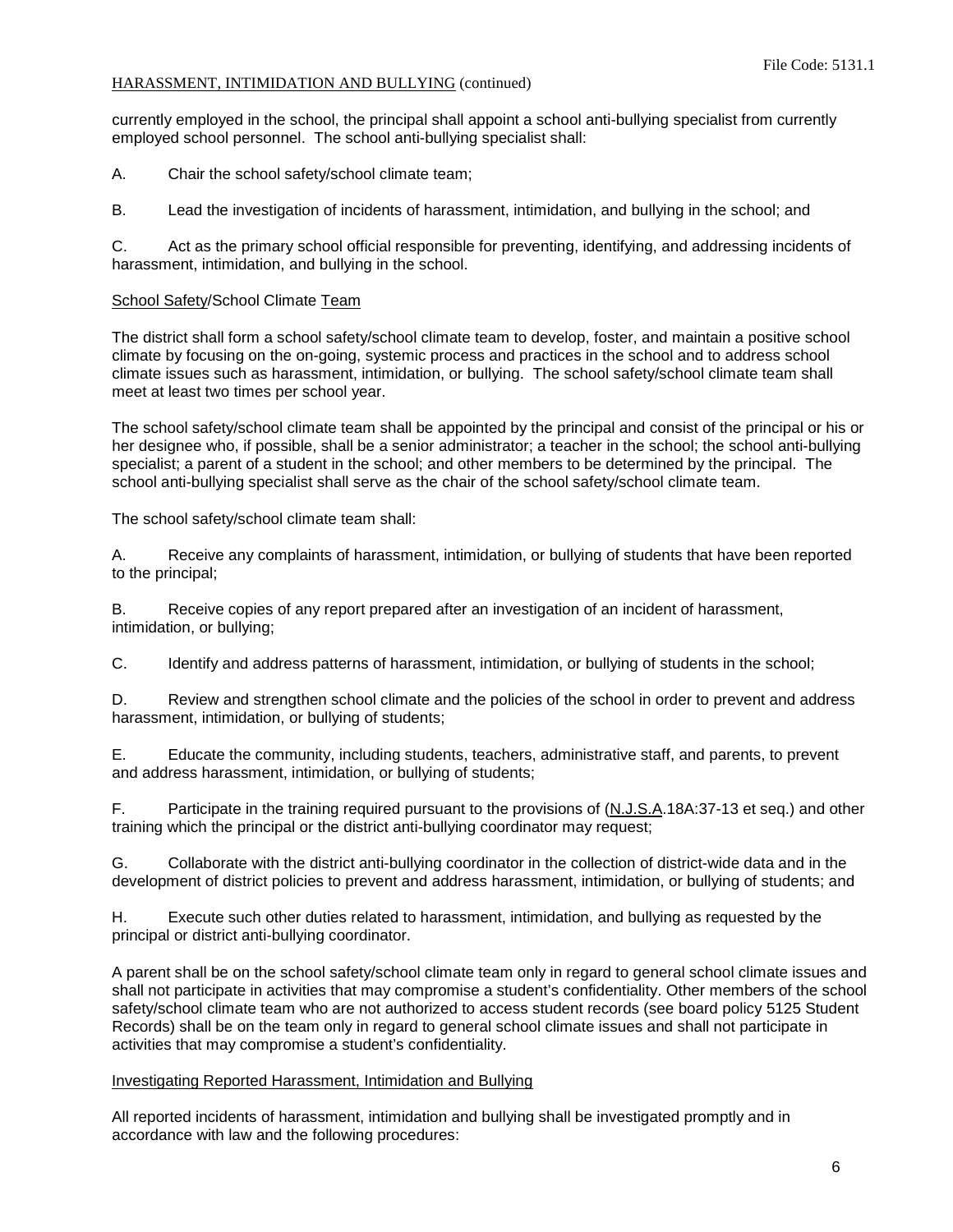A. All investigations shall be thorough and complete, and documented in writing, and shall include, but not be limited to:

- 1. Taking of statements from victims, witnesses and accused;
- 2. Careful examination of the facts;
- 3. Support for the victim; and
- 4. Determination if alleged act constitutes a violation of this policy.

B. The investigation shall be initiated by the principal or the principal's designee within one school day of the report of the incident and shall be conducted by a school anti-bullying specialist. The principal may appoint additional personnel who are not school anti-bullying specialists to assist in the investigation.

C. The investigation shall be completed as soon as possible, but not later than 10 school days from the date of the written report of the incident of harassment, intimidation, or bullying. In the event that there is information relative to the investigation that is anticipated but not yet received by the end of the 10-day period, the school anti-bullying specialist may amend the original report of the results of the investigation to reflect the information.

D. The results of the investigation shall be reported to the superintendent within two school days of the completion of the investigation, and in accordance with law and board policy. The superintendent may initiate intervention services, establish training programs to reduce harassment, intimidation, or bullying and enhance school climate, impose discipline, order counseling as a result of the findings of the investigation, or take or recommend other appropriate action.

E. The results of each investigation shall be reported to the board of education no later than the date of the next board meeting following the completion of the investigation, and include:

- 1. Any services provided;
- 2. Training established;
- 3. Discipline imposed; or
- 4. Other action taken or recommended by the superintendent.

F. The superintendent or his or her designee shall ensure that parents or guardians of the students who are parties to the investigation shall receive information about the investigation. This information shall be provided in writing within 5 school days after the results of the investigation are reported to the board and include:

1. The nature of the investigation;

2. Whether the district found evidence of harassment, intimidation, or bullying; or

3. Whether discipline was imposed or services provided to address the incident of harassment, intimidation, or bullying.

## Range of Ways to Respond to Harassment, Intimidation or Bullying

The board of education recognizes that some acts of harassment, intimidation or bullying may be isolated incidents requiring that the school officials respond appropriately to the individuals committing the acts and provide support programs for victims. Other acts may be so serious or parts of a larger pattern of harassment, intimidation or bullying that they require a response either at the classroom, school building or school district levels or by law enforcement officials.

In considering whether a response beyond the individual is appropriate, the principal, in conjunction with the school anti-bullying specialist shall consider the nature and circumstances of the act, the degree of harm, the nature and severity of the behavior, past incidences or past or continuing patterns of behavior, and the context in which the alleged incident(s) occurred. Institutional (i.e., classroom; school building; school district) responses include: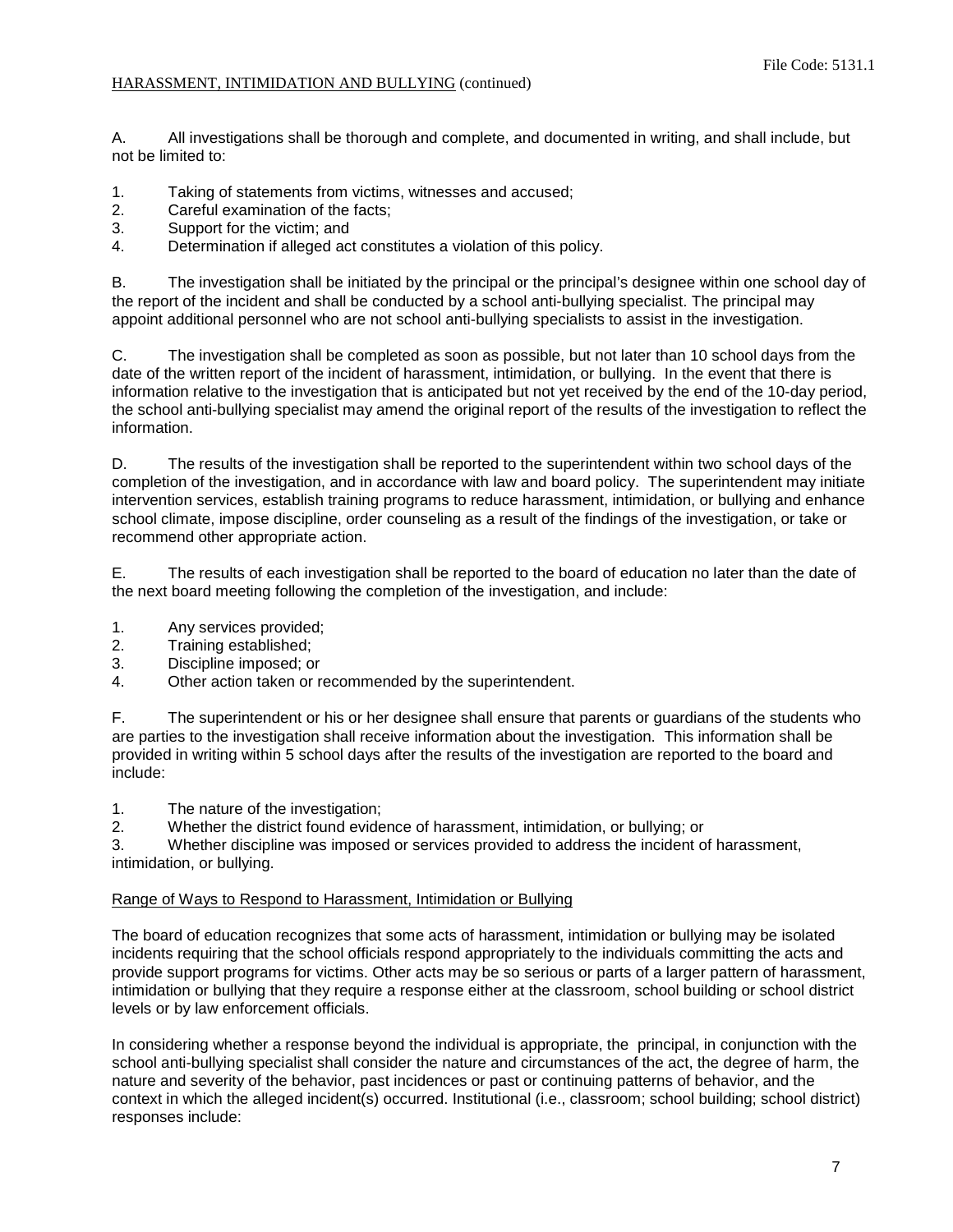A. School and community surveys;

B. Mailings;

C. Focus groups;

D. Adoption of research-based bullying prevention program models;

E. Training for certificated and non-certificated staff;

F. Participation of parents and other community members and organizations;

G. Small or large group presentations for staff, students, and the community for fully addressing a positive school climate and culture as well as the issues surrounding harassment, intimidation and bullying in the school community; and

H. The involvement of law enforcement officers, including school resource officers.

For every incident of harassment, intimidation or bullying, the district shall respond to the individual who committed the act. Responses may include:

A. Individual responses can include positive behavioral interventions (e.g., peer mentoring, short-term counseling, life skills groups) and punitive actions (e.g., detention, in-school or out-of-school suspension, expulsion);

B. Classroom responses can include class discussions about an incident of harassment, intimidation or bullying, role plays, research projects, observing and discussing audio-visual materials on these subjects and skill-building lessons in courtesy, tolerance, assertiveness and conflict management;

C. School responses can include theme days, learning station programs, parent programs and information disseminated to students and parents, such as fact sheets or newsletters explaining acceptable uses of electronic and wireless communication devices;

D. District-wide responses can include community involvement in policy review and development, professional development programs, adoption of curricula and school-wide programs and coordination with community-based organizations (e.g., mental health; health services; health facilities; law enforcement; faithbased).

The range of ways in which the school shall respond once an incident of harassment, intimidation or bullying is identified shall be defined by the principal in conjunction with the school anti-bullying specialist, and shall include an appropriate combination of counseling, support services, intervention services, and other programs as defined by the commissioner.

# Retaliation and Reprisal Prohibited

The board prohibits reprisal or retaliation or false accusation against any person who witnesses and/or reports an act of harassment, intimidation or bullying by any student, school employee, board member, contracted service provider, visitor or volunteer. The consequence and appropriate remedial action for a person who engages in reprisal or retaliation or false accusation shall be determined by the superintendent and/or principal or their designee after consideration of the nature, severity and circumstances of the act, in accordance with case law and board policies and procedures.

Any act of retaliation or reprisal or false accusation against any person who reports an act of harassment, intimidation or bullying shall not be tolerated. Any student, school employee, board member, contracted service provider, volunteer or visitor who engages in the act of retaliation or reprisal or who falsely accuses another shall be subjected to consequence and appropriate remedial action. In cases where any state or federal law has allegedly been violated, the local law enforcement agency shall be notified.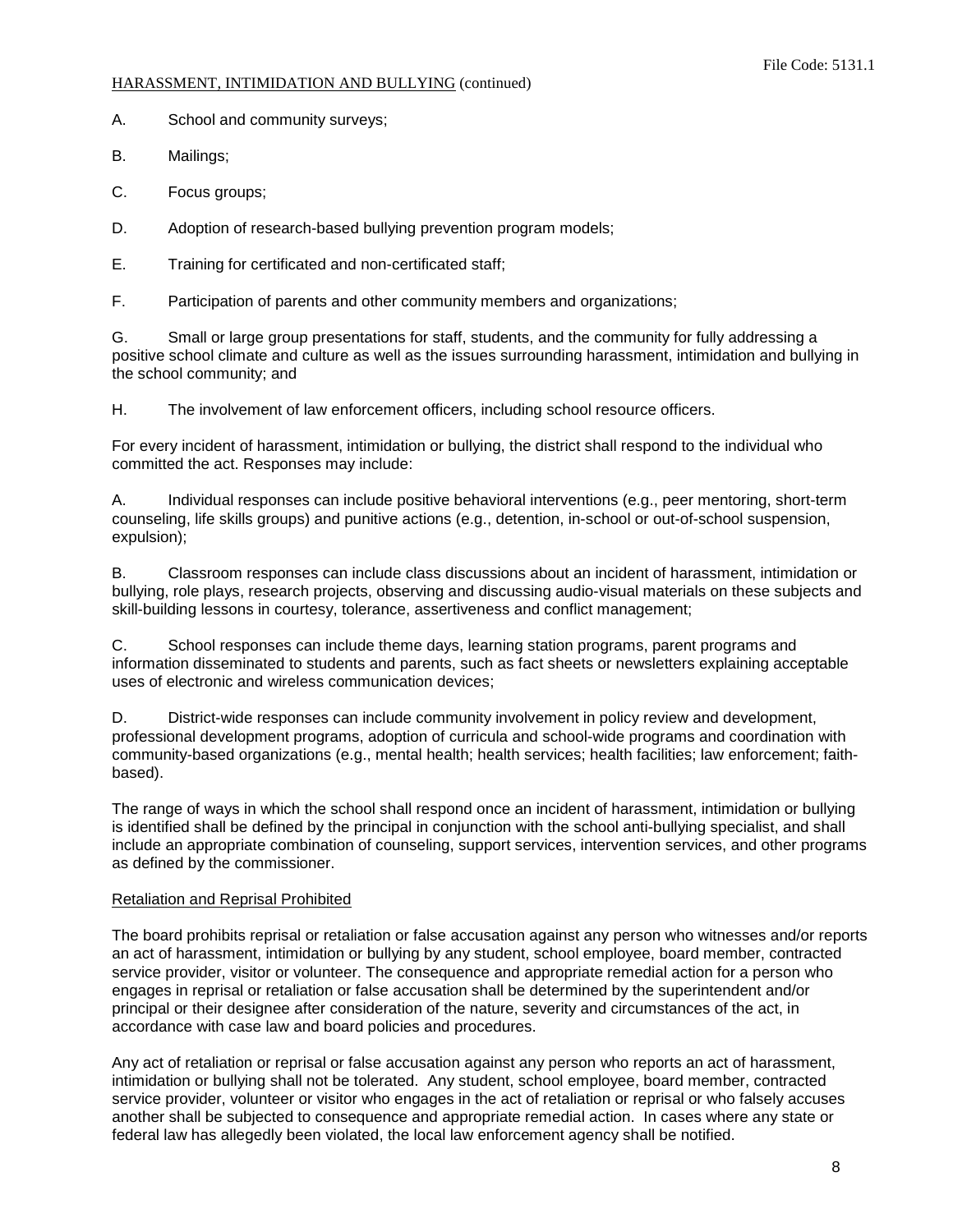## A. Students

The consequences and appropriate remedial action for a student found to have engaged in retaliation, reprisal and/or falsely accused another as a means of harassment, intimidation or bullying shall be varied and graded according to the nature of the behavior, the developmental age of the student and the student's history of problem behaviors and performance, and shall be consistent with this policy. Consequences may include positive behavioral interventions, notification of the parents/guardians, up to and including short or long-term suspension or expulsion, as permitted by law;

## B. School Employees

Consequences and appropriate remedial action for a school employee found to have engaged in retaliation, reprisal and/or falsely accused another as a means of harassment, intimidation or bullying shall be determined in accordance with district policies, procedures and agreements, up to and including suspension or dismissal from service;

## C. Board Members

Consequences and appropriate remedial action for a board member found to have committed an act of harassment, intimidation, or bullying; or found to have engaged in retaliation, reprisal and/or falsely accused another as a means of harassment, intimidation or bullying shall be determined in accordance with district policies, procedures and agreements, up to and including a public sanction or filed ethics charges;

## D. Visitors, Volunteers, Contracted Service Providers, and All Other Persons

Consequences and appropriate remedial action for a visitor, volunteer, contracted service providers and all other persons found to have engaged in harassment, intimidation or bullying; or engaged in retaliation, reprisal and/or falsely accused another as a means of harassment, intimidation or bullying shall be determined by the superintendent after consideration of the nature, severity and circumstances of the act, including reports to appropriate law enforcement officials.

## Consequences and Remediation

Consequences and remediation for students, employees, board members, visitors, volunteers, and contracted service providers, engaging in harassment, intimidation or bullying or engaged in retaliation, reprisal and/or false accusations may include the following:

## A. Consequences

- 1. Removal from the classroom or school;
- 2. The visitor or volunteer may be banned from school buildings and grounds;
- 3. Immediate suspension and/or expulsion from classrooms or school property;
- 4. Termination of volunteer privileges;
- 5. Legal action.

B. Remedial measures to reestablish visitor, volunteer, contracted service providers, assembly/board members or all other persons, privileges may include:

- 1. Conference with the principal or chief school administrator;<br>2. Personal action such as a letter of apology:
- Personal action such as a letter of apology;
- 3. Restitution and restoration.

Visitors, volunteers, contracted service providers, board members or all other persons in violation of this policy shall not be permitted on school property without the approval of the chief school administrator.

## Appeal Process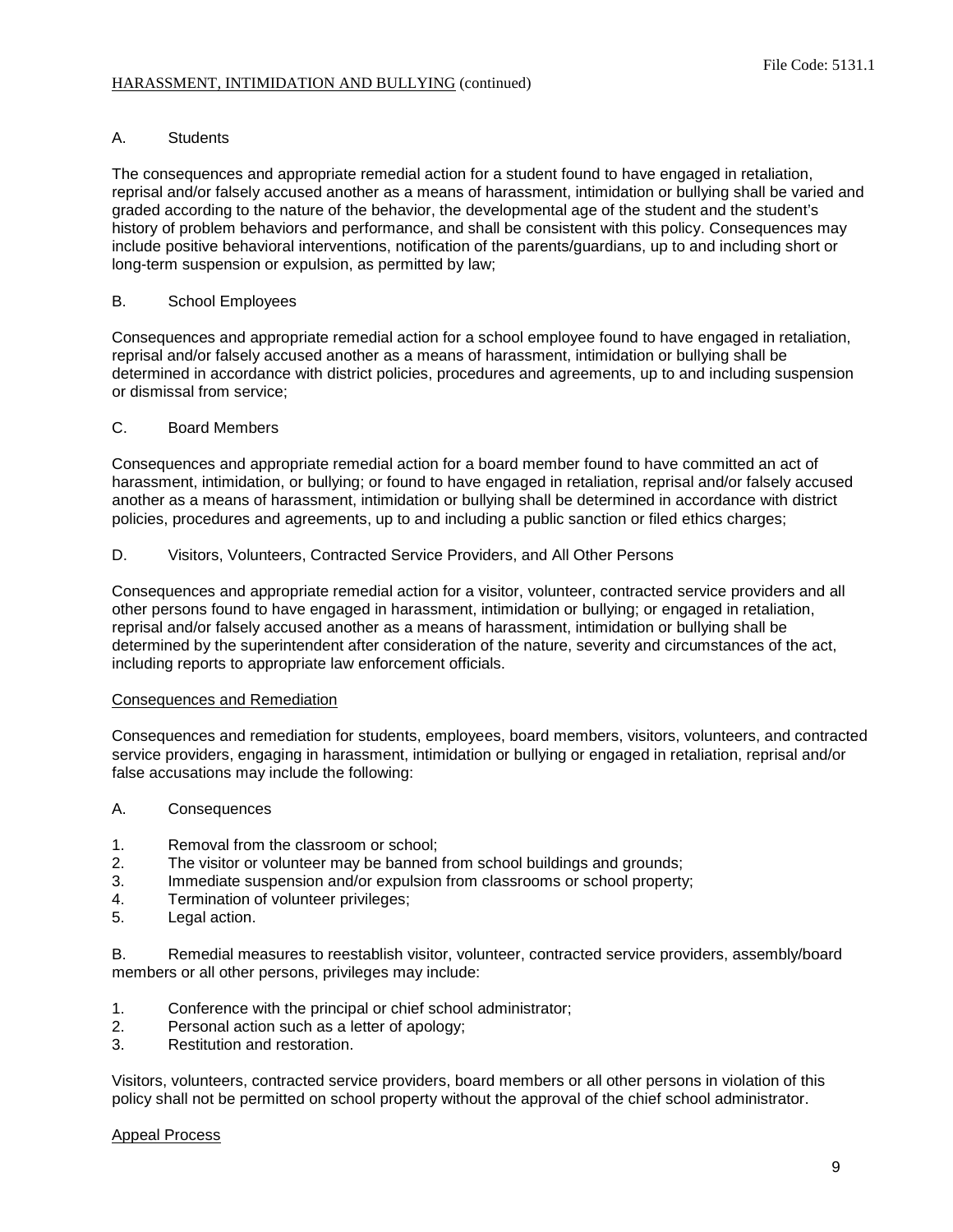The parent or guardian may request a hearing before the board after receiving the information from the superintendent regarding the investigation. The request for a board hearing shall be filed with the board secretary no later than 60 calendar days after the written information is received by the parents or guardians. The hearing shall be held within 10 days of the request. The board shall meet in executive session for the hearing to protect the confidentiality of the students. At the hearing the board may hear from the school antibullying specialist about the incident, recommendations for discipline or services, and any programs instituted to reduce such incidents.

At the next board of education meeting following its receipt of the report, the board shall issue a decision, in writing, to affirm, reject, or modify the superintendent's decision. The board's decision may be appealed to the Commissioner of Education, in accordance with law, no later than the 90 days after the issuance of the board's decision.

A parent, student, guardian, or organization may file a complaint with the Division on Civil Rights within 180 days of the occurrence of any incident of harassment, intimidation, or bullying based on membership in a protected group as enumerated in the "Law Against Discrimination."

### Approved Private Schools For Students With Disabilities (PSSDs)

The board is committed to ensuring that all district students that require placement in approved private schools for students with disabilities (PSSD) have the safe and civil environment in their school placement necessary for students to learn and achieve high academic standards. All approved PSSDs receiving students with disabilities from this district shall be committed to treating their students with civility and respect, and shall refuse to tolerate harassment, intimidation or bullying.

When an approved PSSD receives a complaint or report of an act of harassment, intimidation, or bullying involving a district student placed in the approved PSSD that occurred on a district school bus, at a district school-sponsored function and off school grounds, the approved PSSD shall notify the anti-bulling coordinator of the report or complaint.

The superintendent shall assign a school anti-bullying specialist to investigate a complaint or report of harassment, intimidation, or bullying, occurring on district school buses, at district school-sponsored functions, and off school grounds involving a student who attends an approved PSSD. The investigation conducted by the district anti-bullying specialist shall be in consultation with the approved PSSD.

The full-time non-teaching principal of the approved PSSD shall report to the anti-bullying coordinator and the child study team director, any complaint or report of an act of harassment, intimidation, or bullying involving a district student placed in the approved PSSD that occurred at the PSSD or an activity sponsored by the PSSD. The report shall include the names of the district students who are parties to the harassment, intimidation, or bullying investigation and the results of each investigation. The principal of the approved PSSD shall make this report to the district anti-bullying coordinator and to the student's parents/guardians no later than five school days following the investigation's completion. The report to the district shall include information on any service(s) provided; training established; and, discipline imposed or other action taken or recommended by the full-time non-teaching principal of the PSSD.

Once an incident of harassment, intimidation, or bullying is identified, the full-time non-teaching principal of the approved PSSD shall determine the appropriate response to address the individual circumstances in consultation and conjunction with appropriate district staff, as necessary. The approved PSSD shall not, pursuant to N.J.A.C. 6A:14-7.6(f), unilaterally implement disciplinary action involving removal to an interim alternative educational setting, suspension of more than 10 consecutive or cumulative school days in a school year or termination of placement. Disciplinary action involving suspension and expulsion from the approved PSSD shall be implemented in conjunction with the district and according to law (N.J.A.C. 6A:14-2.8) and board policies 5114 Suspension and Expulsion and 6171.4 Special Education.

Parents or guardians of students who are parties to a harassment, intimidation, or bullying investigations conducted by this district or an approved PSSD in which their child is placed may request a hearing before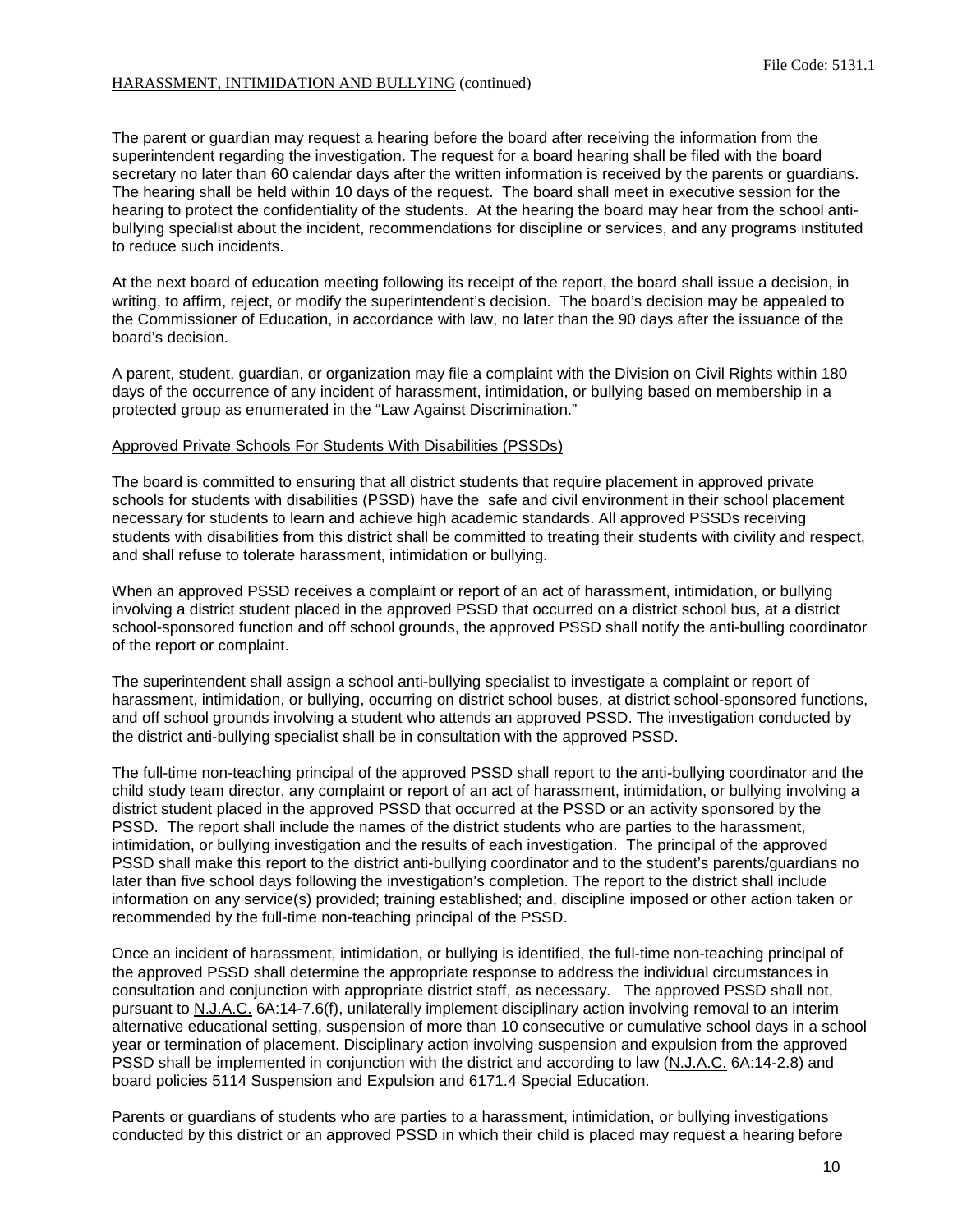the board of education concerning the information received about an investigation. Any request for a hearing before the board of education shall be filed within 60 calendar days after the written information about the harassment, intimidation, or bullying investigation is received by the district and the parents or guardians. The hearing before the board shall be scheduled in collaboration with the approved PSSD and held by the board within 10 business days of the request. The approved PSSD and the board shall coordinate the policies and procedures for conducting such hearings.

# Week of Respect

The week beginning with the first Monday in October of each year is designated as a "Week of Respect" in the State of New Jersey. The district, in order to recognize the importance of character education, shall observe the week by providing age-appropriate instruction focusing on preventing harassment, intimidation, or bullying as defined by law (N.J.S.A. 18A:37-14). Throughout the school year the district shall provide ongoing age-appropriate instruction focusing on preventing harassment, intimidation, and bullying in accordance with the Core Curriculum Content Standards.

## **Training**

# A. School Leaders

Any school leader who holds a position that requires the possession of a superintendent, principal, or supervisor endorsement shall complete training on issues of school ethics, school law, and school governance as part of the professional development for school leaders required in accordance with State Board of Education regulations. This training shall also include information on the prevention of harassment, intimidation, and bullying (N.J.S.A. 18A:26-8.2).

## B. Teaching Staff Development

Each public school teaching staff member shall complete at least two hours of instruction in suicide prevention, to be provided by a licensed health care professional with training and experience in mental health issues, in each professional development period. The instruction in suicide prevention shall include information on the relationship between the risk of suicide and incidents of harassment, intimidation, and bullying and information on reducing the risk of suicide in students who are members of communities identified as having members at high risk of suicide (N.J.S.A. 18A:6-112).

# C. Board Members

Within one year after being newly elected or appointed or being re-elected or re-appointed to the board of education, a board member shall complete a training program on harassment, intimidation, and bullying in schools, including a school district's responsibilities as required by law (N.J.S.A. 18A:37-13 et seq.). A board member shall be required to complete the program only once (N.J.S.A. 18A:12-33).

# D. Staff, Student and Volunteer Training

The school district shall:

1. Provide training on the school district's harassment, intimidation, or bullying policy to school employees and volunteers who have significant contact with students;

2. Provide ongoing staff training, in cooperation with the Department of Education, in fulfilling the reporting requirements;

3. Ensure that the training includes instruction on preventing bullying on the basis of the protected categories as required by law (N.J.S.A.18A:37-14) and other distinguishing characteristics that may incite incidents of discrimination, harassment, intimidation, or bullying; and

4. Develop a process for discussing the district's harassment, intimidation or bullying policy with students.

The board shall annually examine the training needs of school employees and volunteers who have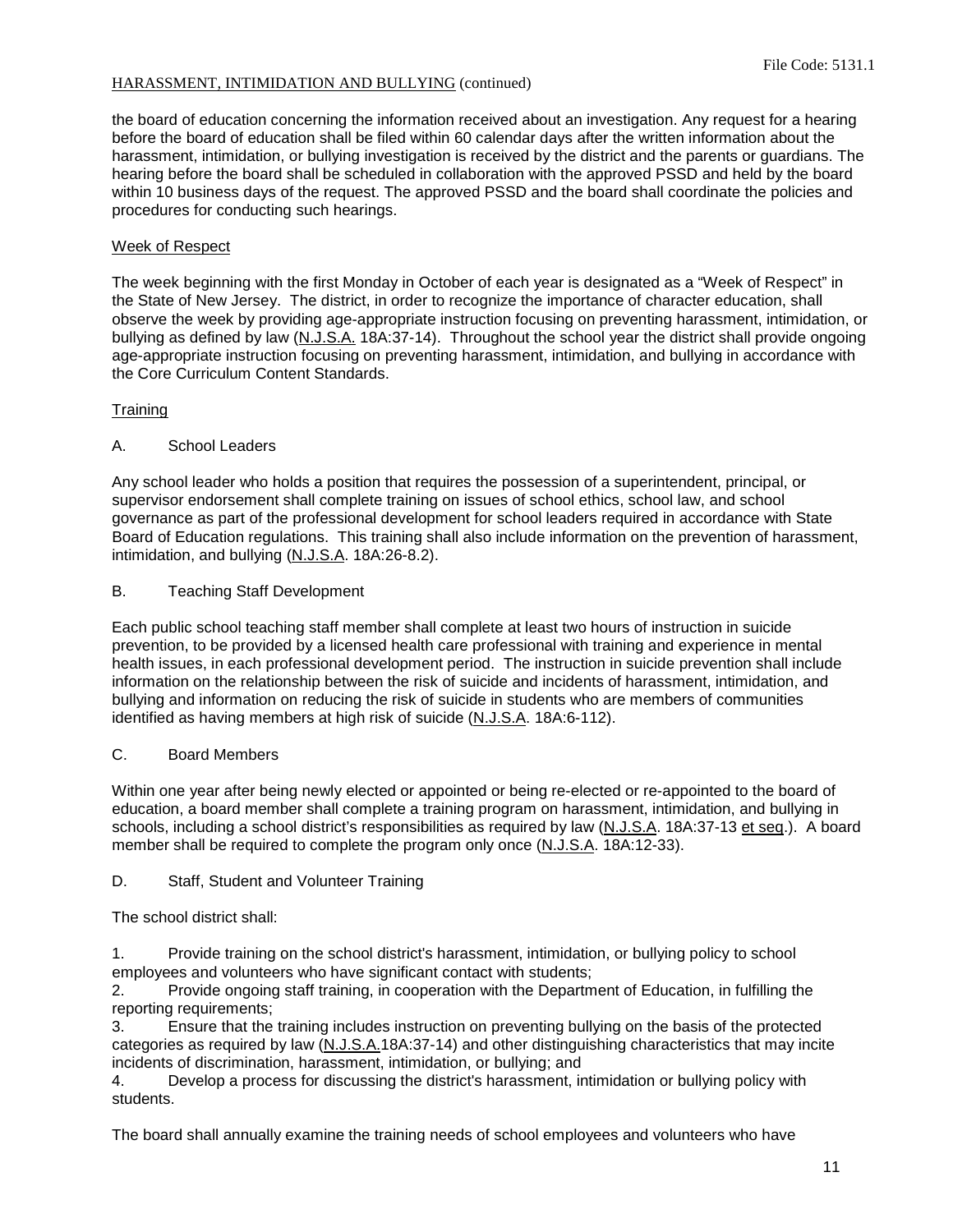significant contact with students for the effective implementation of the harassment, intimidation, or bullying policies, procedures, programs, and initiatives of the district board of education and implement training programs for school employees and volunteers who have significant contact with students. The annual examination of training needs shall take into consideration the findings of the annual review and update of the code of student conduct.

Information regarding the school district policy against harassment, intimidation or bullying shall be incorporated into a school's employee training program and shall be provided to full-time and part-time staff, volunteers who have significant contact with students, and those persons contracted by the district to provide services to students.

Throughout the school year, the district shall provide ongoing age-appropriate instruction on preventing harassment, intimidation and bullying, consistent with the New Jersey Student Learning Standards.

### Reporting to the Board

Two times each year between September 1 and January 1 and between January 1 and June 30, the school board shall hold a public hearing at which the superintendent will report to the board of education all acts of violence, vandalism, and harassment, intimidation, or bullying (HIB) which occurred during the previous reporting period. The report shall include the number of HIB reports in the school, the status of all investigations, the nature of the HIB, and other data required by law.

A. The number of reports of harassment, intimidation, or bullying;

B. The status of all investigations;

C. The nature of the bullying based on one of the protected categories identified in N.J.S.A. 18A:37-14 such as race, color, religion, ancestry, national origin, gender, sexual orientation, gender identity and expression, or a mental, physical or sensory disability, or by any other distinguishing characteristic;

D. The names of the investigators;

E. The type and nature of any discipline imposed on any student engaged in harassment, intimidation, or bullying; and

F. Any other measures imposed, training conducted, or programs implemented, to reduce harassment, intimidation, or bullying.

#### Reporting to the Department of Education

The information, including but not limited to, oral reports, written reports or electronic reports shall also be reported once during each reporting period between September 1 and January 1 and between January 1 and June 30, to the Department of Education. The report shall include:

A. Data broken down by the enumerated categories including the protected categories as listed above and the type of harassment, intimidation and bullying (any gesture; any written, verbal or physical act; or any electronic communication, whether it be a single or series of incidents); and

B. Data broken down in the district, in addition to district-wide data.

The report shall be used to grade the school for the purpose of assessing its effort to implement policies and programs consistent with law (N.J.S.A. 18A:37-13 et seq.).

The school shall post the grade received by the school and the overall district grade on the homepage of the school's website. The district shall post all the grades for the school and the overall district grade on the homepage of the district's website. A link to the report shall be available on the district's website. The information shall be posted on the websites within 10 days of the receipt of a grade by the school and district.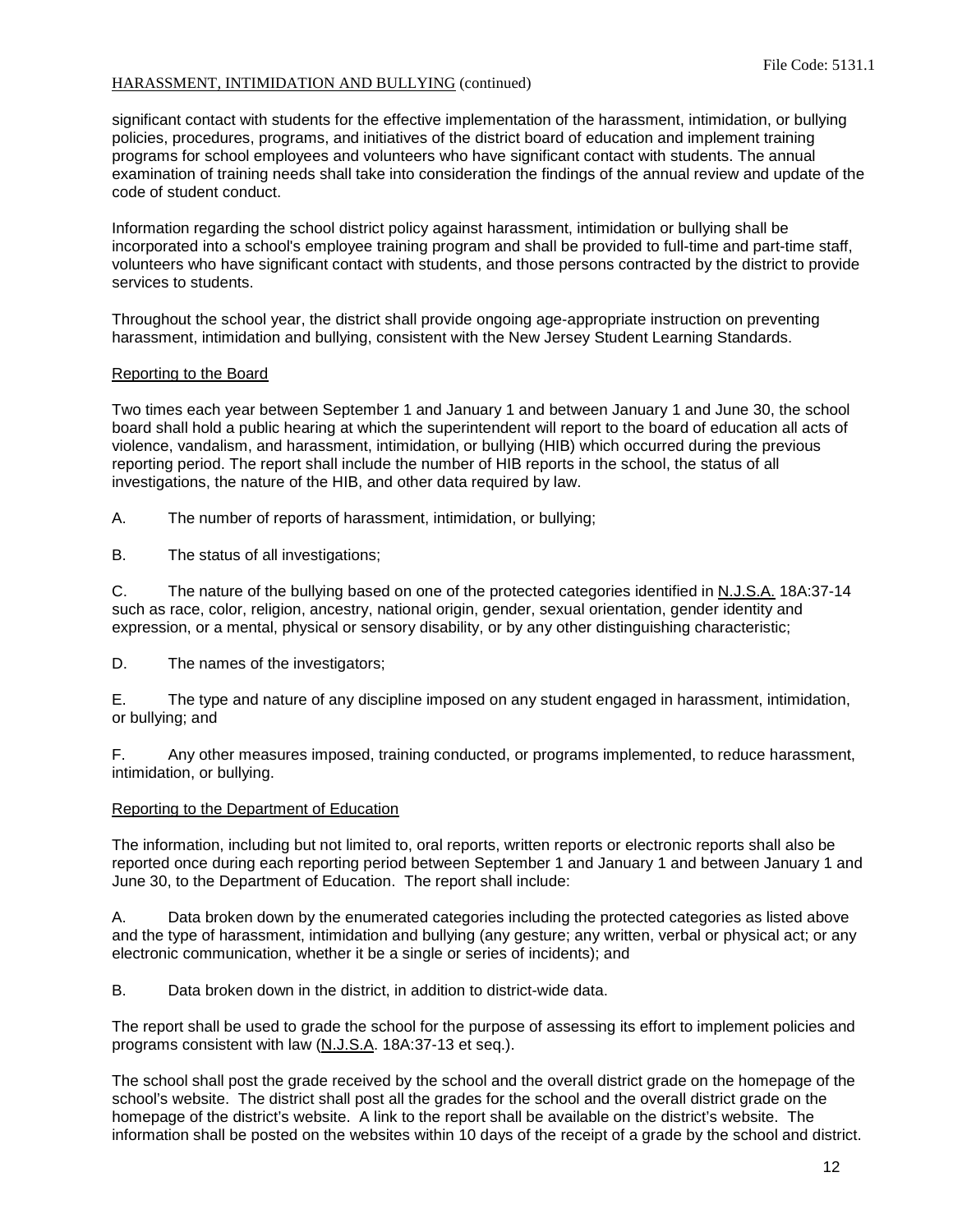It shall be a violation to improperly release any confidential information not authorized by federal or State law for public release.

The superintendent will annually submit the report to the Department of Education utilizing the Student Safety Data System (SSDS). The superintendent shall accurately report on each incident of violence, vandalism, alcohol and other drug abuse, and incident of harassment intimidation and bullying within the school district. Any allegations of falsification of data will be reviewed by the board of education using the requirements and procedures set forth in N.J.A.C. 6A:16-5.3(g).

The State Board of Education shall impose penalties on any school employee who knowingly falsifies the report. Therefore, the superintendent shall make a reasonable effort to verify reports of violence, vandalism, and harassment, intimidation, or bullying. The board shall provide ongoing staff training, in cooperation with the Department of Education, in fulfilling the reporting requirements. The majority representative of the school employees shall have access monthly to the number and disposition of all reported acts of school violence, vandalism, and harassment, intimidation, or bullying.

#### Program Assessment and Review

The school and the school district shall annually establish, implement, document, and assess bullying prevention programs or approaches, and other initiatives involving school staff, students, administrators, volunteers, parents, law enforcement and community members. The programs or approaches shall be designed to create school-wide conditions to prevent and address harassment, intimidation, and bullying.

#### Policy Development and Review

The district harassment, intimidation and bullying policy shall be adopted through a process that includes representation of parents or guardians, school employees, volunteers, students, administrators, and community representatives.

The district shall annually conduct a re-evaluation, reassessment, and review of this policy, any reports and/or findings of the school safety/school climate team. The board shall also make any necessary revisions and additions to this policy as required by law. The board shall include input from the school anti-bullying specialist in conducting its re-evaluation, reassessment, and review. The district shall transmit a copy of the revised policy to the appropriate executive county superintendent within 30 school days of the revision.

#### Publication, Dissemination and Implementation

In publicizing this policy, the community including students, staff, board members, contracted service providers, visitors and volunteers, shall be duly notified that the rules detailed within apply to any incident of harassment intimidation and bullying that takes place on school grounds**,** at any school-sponsored function or on a school bus, or off school grounds that substantially disrupts or interferes with the orderly operation of the school or the rights of other students in accordance with law.

The superintendent shall take the following steps to publicize this policy:

- A.Provide a link to this policy on a prominent place on the district website;
- B.Provide a link to this policy on a prominent place on each school's website;
- C.Distribute this policy annually to all staff, students and parents/guardians; and
- D.Print this policy in any district publication that sets forth the comprehensive rules, procedures and standards of student conduct and in student handbooks;

The district shall notify students and parents/guardians that the policy is available on the district's website. The district shall publish the name, school phone number, school address and school email address of the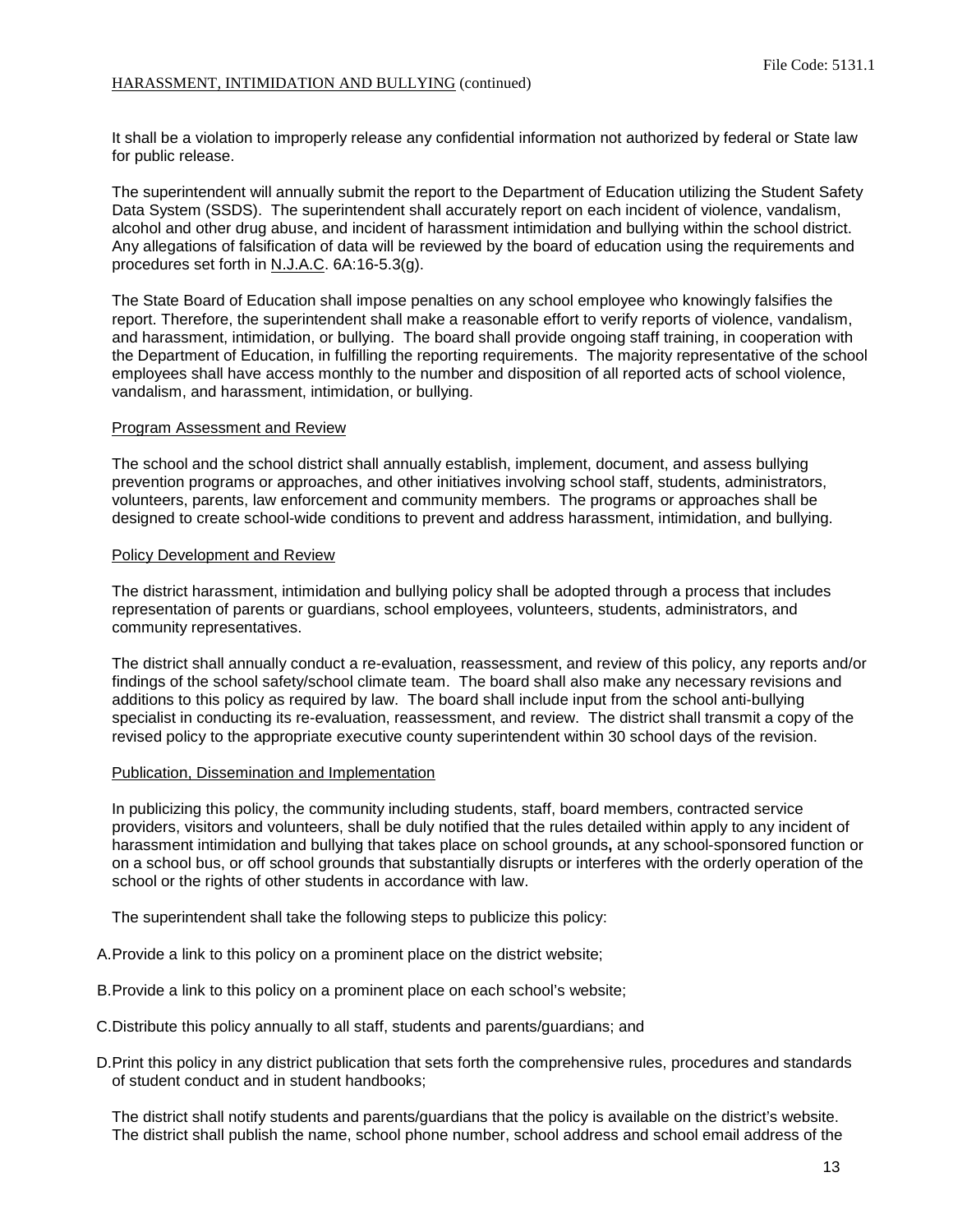district anti-bullying coordinator on the home page of the district website. The school shall publish the name, school phone number, school address and school email address of the district anti-bullying coordinator and their school anti-bullying specialist on the home page of the school's website. The information concerning the district anti-bullying coordinator and the school anti-bullying specialists shall also be maintained on the Department of Education's website.

Additionally, the district shall make available, in an easily accessible location of its website, the Department of Education's guidance document for the use by parent/guardians, students and district staff to assist in resolving complaints concerning student harassment, intimidation or bullying.

The superintendent shall ensure that the rules for this policy are applied consistently with the district's code of student conduct (N.J.A.C. 6A:16-7) and all applicable laws and regulations. All disciplinary sanctions shall be carried out with necessary due process.

This and all related policies shall be reviewed on a regular basis.

| Adopted:             | September 2011          |
|----------------------|-------------------------|
| NJSBA Review/Update: | June 2014, July 2018    |
| Readopted:           | December 2014           |
| Revised:             | July 2018, October 2018 |

### Key Words

Harassment, Intimidation, Bullying, False Accusation, Retaliation, Reprisal, Conduct, Discipline, Student **Conduct** 

|                                   | Legal References: N.J.S.A. 2A:4A-60 et al.                       |                                                                                                     | Disclosure of juvenile information; penalties for                                                          |
|-----------------------------------|------------------------------------------------------------------|-----------------------------------------------------------------------------------------------------|------------------------------------------------------------------------------------------------------------|
|                                   |                                                                  | disclosure                                                                                          |                                                                                                            |
| N.J.S.A. 10:5-1 et seq.           |                                                                  | Law Against Discrimination                                                                          |                                                                                                            |
| N.J.S.A. 18A:6-112                |                                                                  | Instruction on suicide prevention for public school                                                 |                                                                                                            |
|                                   |                                                                  | teaching staff                                                                                      |                                                                                                            |
| N.J.S.A. 18A:111                  | General mandatory powers and duties                              |                                                                                                     |                                                                                                            |
|                                   | N.J.S.A. 18A:12-33 Training program; requirements                |                                                                                                     |                                                                                                            |
|                                   | N.J.S.A. 18A:17-46 Reporting of certain acts by school employee; |                                                                                                     | annual report;                                                                                             |
| public hearing (acts of violence) |                                                                  |                                                                                                     |                                                                                                            |
|                                   | N.J.S.A. 18A:252 Authority over students                         |                                                                                                     |                                                                                                            |
|                                   | N.J.S.A. 18A:26-8.2 School leader defined; training as part of   |                                                                                                     | professional development                                                                                   |
|                                   |                                                                  |                                                                                                     | N.J.S.A. 18A:36-19 Student records; creation, maintenance and retention, security and access; regulations; |
| nonliability                      |                                                                  |                                                                                                     |                                                                                                            |
|                                   |                                                                  | N.J.S.A. 18A:36-19a Student records (Newly enrolled students; transfers of records, identification) |                                                                                                            |
| N.J.S.A. 18A:37-1 et seq.         |                                                                  | Submission of Students to Authority (Discipline)                                                    |                                                                                                            |
| N.J.S.A. 18A:37-13 et seq.        |                                                                  | <b>Anti-Bullying Bill of Rights Act</b>                                                             |                                                                                                            |
| See particularly:                 |                                                                  |                                                                                                     |                                                                                                            |
| N.J.S.A. 18A:37-14, -15, -17      |                                                                  | Harassment, intimidation, and bullying                                                              |                                                                                                            |
|                                   | N.J.S.A. 18A:5420 Powers of board (county vocational schools)    |                                                                                                     |                                                                                                            |
|                                   |                                                                  | N.J.A.C. 6A:14-2.8 Discipline/suspension/expulsions (students with disabilities)                    |                                                                                                            |
| N.J.A.C. 6A:16-1.1 et seq.        |                                                                  |                                                                                                     | Programs to support student development (includes                                                          |
| student conduct code)             |                                                                  |                                                                                                     |                                                                                                            |
| See particularly:                 |                                                                  |                                                                                                     |                                                                                                            |
| N.J.A.C. 6A:16--7.1,              |                                                                  |                                                                                                     |                                                                                                            |
| $-7.5, -7.6, -7.7$                |                                                                  |                                                                                                     |                                                                                                            |
|                                   |                                                                  |                                                                                                     |                                                                                                            |

Gebser v. Lago Vista Independent School District 524 U.S. 274 (1989) United States Supreme Court addresses the standard by which a district will be held liable for sexual harassment of a student by a school employee under Title IX --requires actual notice and deliberate indifference.

Davis v. Monroe County Board of Education 526 U.S. 629 (1999) United States Supreme Court establishes